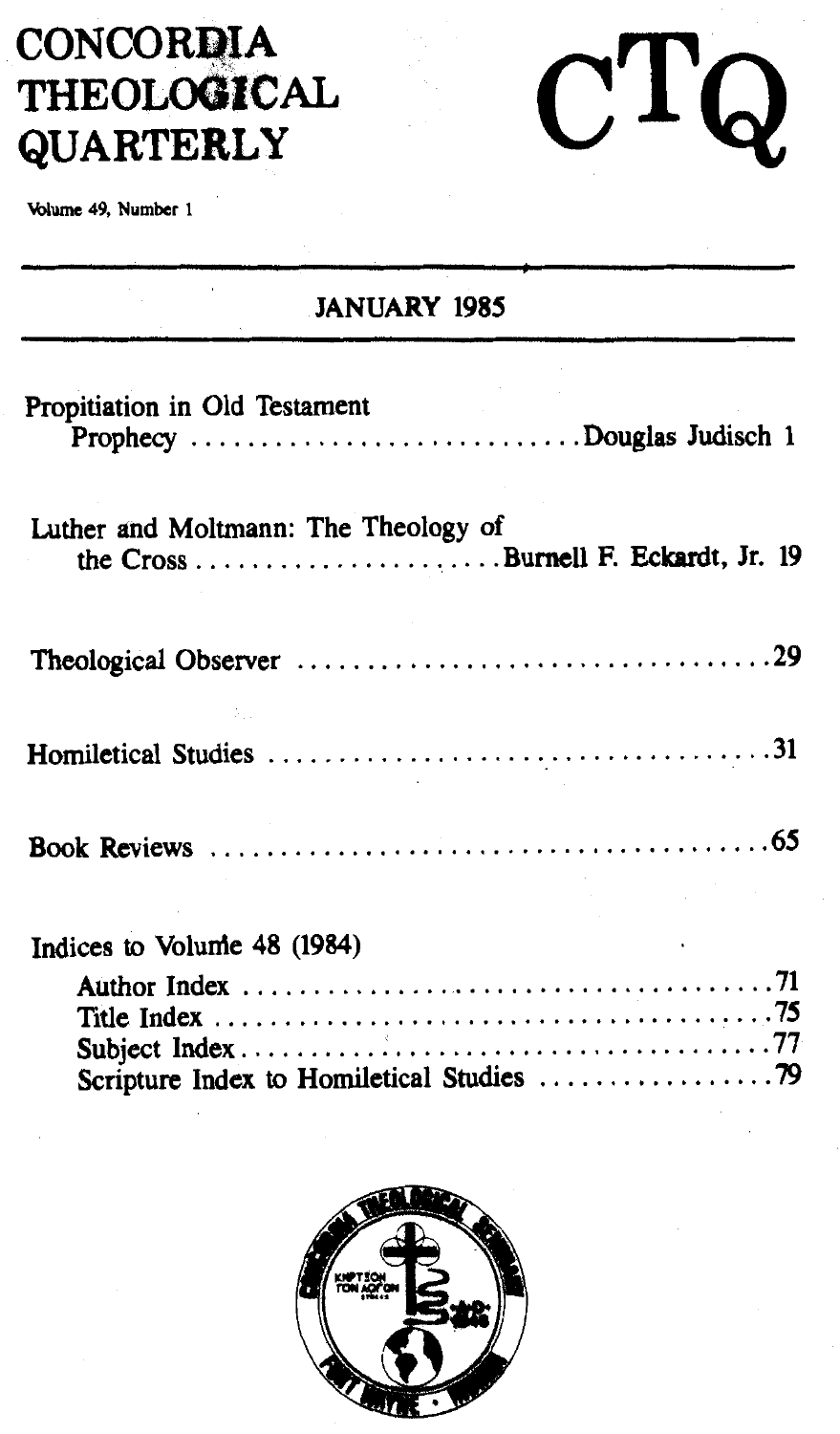## **Theological Observer**

#### INTERNATIONAL MEETINGS OF 1984

#### Studiorum Novi Testamenti Societas

The 39th General Meeting of the S.N.T.S. (Studiorum Novi Testamenti Societas) was held from August 20 through August 24 in Basel, Switzerland, at the University. lt began with a business meeting on the first evening and continued for the next three days with a series of full-length main papers (the first being the presidential address of the newly inducted president, Dom J. Dupont), short main papers, and (simultaneous) short papers. In addition, each füll day saw a two hour meeting of 14 seminars, with each participant choosing one seminar for the duration of the meeting, from offerings such as "Paul and Israel," "Inhalte und Probleme einer neutestamentlichen Theologie," "Tbc Johannine Writings," "The Pseudepigraphaand the New Testament," "Textual Criticism," and the group I attended, "Symbols, Metaphors and Models in the N .T. ," which dealt with Structuralism and Reader-Response Criticism. Included on the first full evening was a gala reception in the Basel Munster (Cathedral) by city and university dignitaries, and the four days concluded with an afternoon trip to a Roman site near Basel comprising Augst-a former colony of Roman veterans which flourished from *15* B.C. to 260 A.D.-and Kaiser Augst-a fortress on the Rhein which served as a bridge defense from 300 to 400 A.D. All proceeded unbelievably smoothly, and, it should be said without hesitation, this was due principally to the hard work and fine organization of Prof. Dr. and Mrs. Boe Reicke.

The highlights of the four days are almost too numerous to recount, but the following stand out: the main paper by Hans Weder (Zurich), "Gesetz und Sunde: Gedanken zu einem qualitativen Sprung im Denken des Paulus," an imaginative, illustrated-by-overhead-projector [sie!] treatment of Paul and the Law in Romans  $5:12-20$ , which none in our circles would have disputed; the short main paper by Barbara Aland, "Die neutestamentlichen Funde auf dem Sinai," a first-hand analysis of recently discovered Biblical and lectionary manuscripts in the St. Catharine's Monastery in the Sinai (with information on new uncials 0285 and 0289); the short (simultaneous) paper by Jack Kingsbury, "The Parable of the Wicked Husbandmen in Matthew: Some Literary-Critical Observations," a sound-indeed, rather tamenarratological enquiry which elicited many heated responses, revealing that most N.T. scholars are incapable of taking the text of a Synoptic Gospel seriously as it stands, without raising questions about *lbrlagen,* Synoptic interrelationships, etc.; a display, not only of the first and second editions of Erasmus' Greek N .T., but also and especially of the Greek manuscripts which were used both in its compilation and in its corrections, along with the main short paper of H.J. de Jonge (Leiden), which argued persuasively that in 1516 Erasmus intended to produce, not a Greek edition of the N.T., but a new Latin edition, with the Greek text added to demonstrate his translation's accuracy; the short (simultaneous) paper of P. F. Beatrice (Padua), "Apollos of Alexandria and the Origins of Jewish-Christian Baptism Encratism;' which argued, bizarrely, that Apollos was Paul's main opponent atCorinth, his "thom in the flesh" in 2 Corinthians 12, and the original source of second century encratism; meeting and speaking personally with scholars who were hitherto merely names or bibliographical entries (especially rewarding was participation in a conversation between Peter Stuhlmacher and Joseph Fitzmyer on justification and the Lutheran-Roman Catholic dialogue).

Mention must also be made of a significant event which took place on the last evening of the General Meeting at the *Gemeindehaus* of the local Lutheran congre-